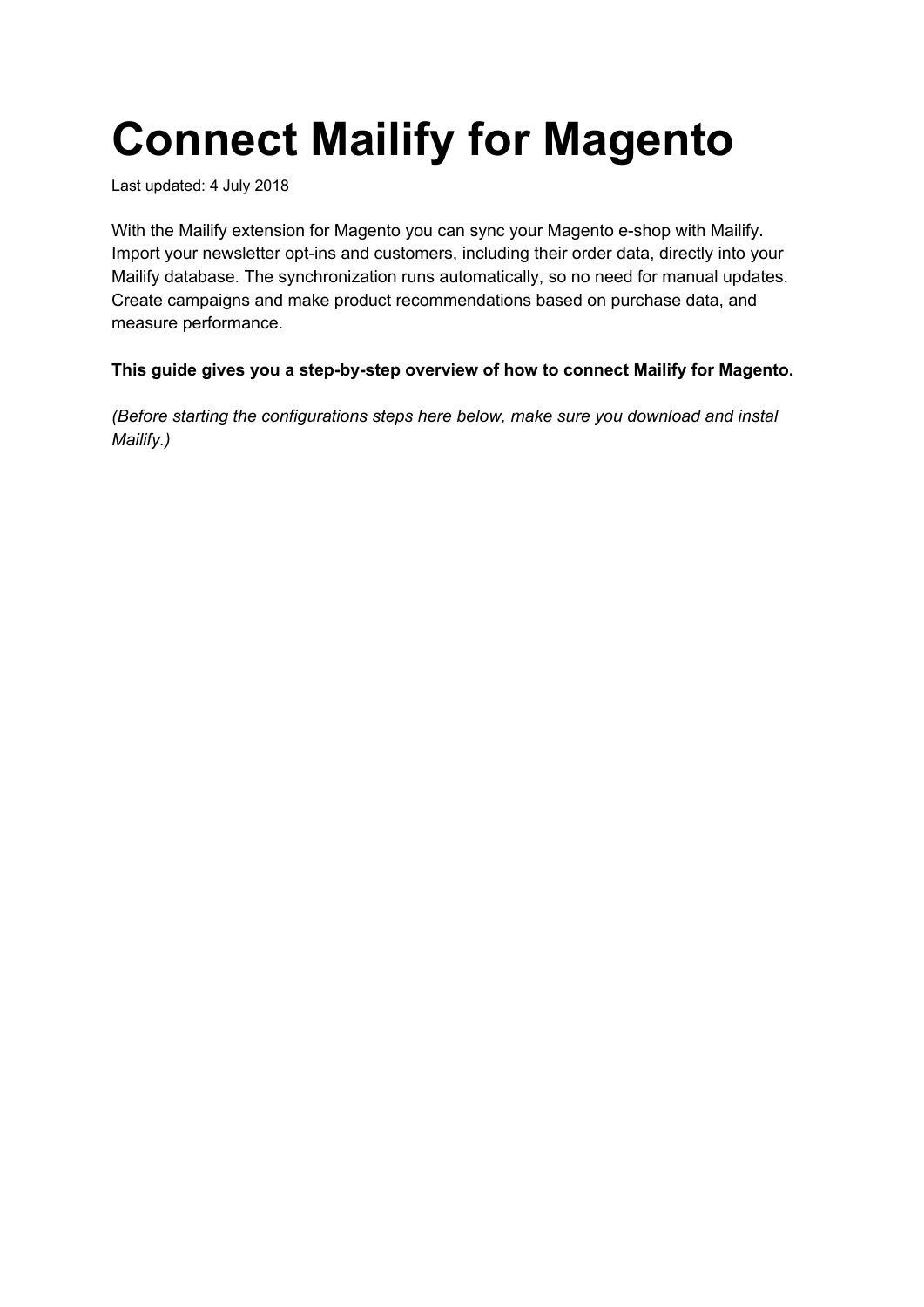## Step 1: Magento Connect Manager

Go into your Magento Admin Panel. From the System menu, select 'Web Setup Wizard'.

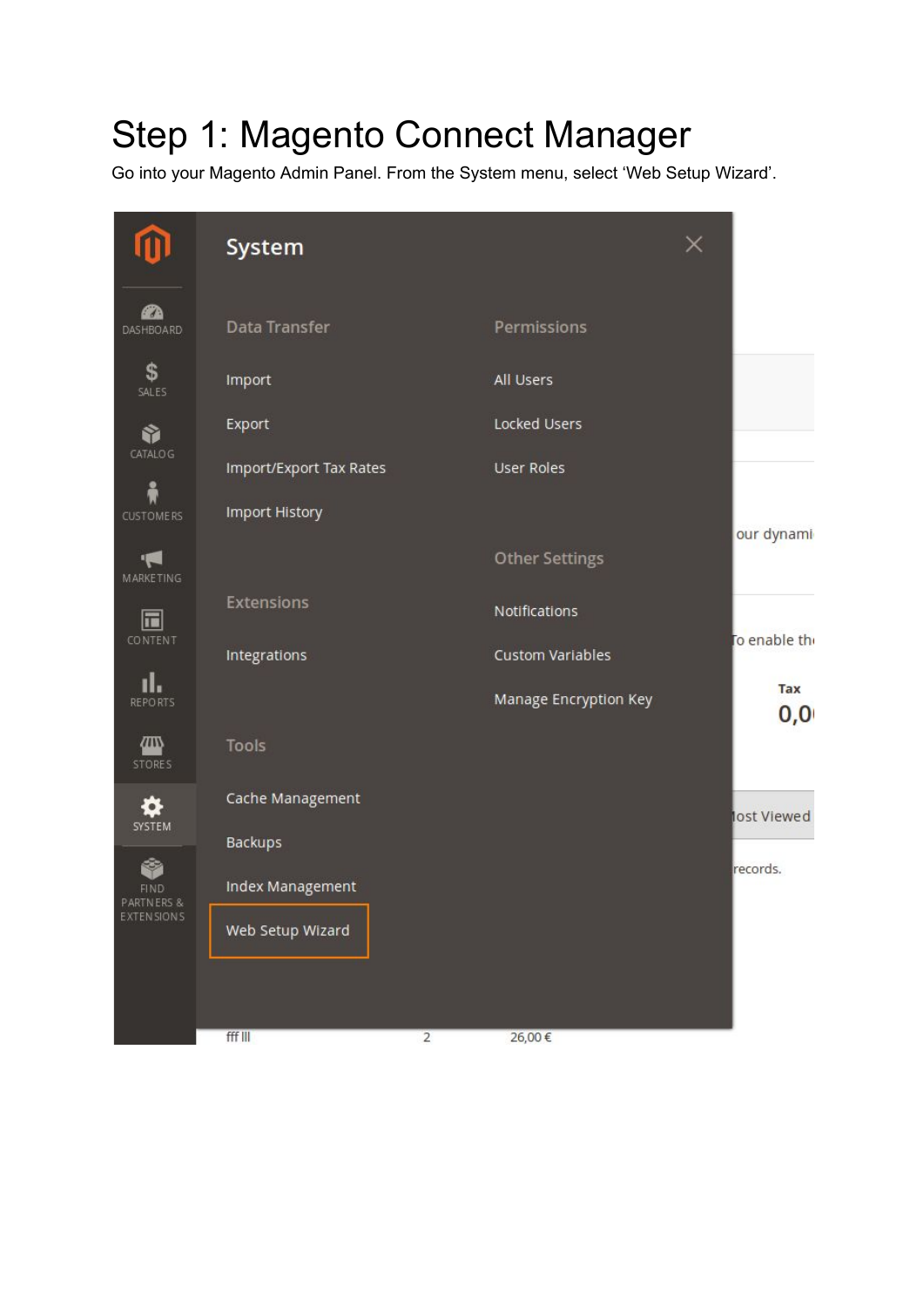#### Step 2: Direct package file upload

In the Web Setup Wizard, select 'Extension Manager'.

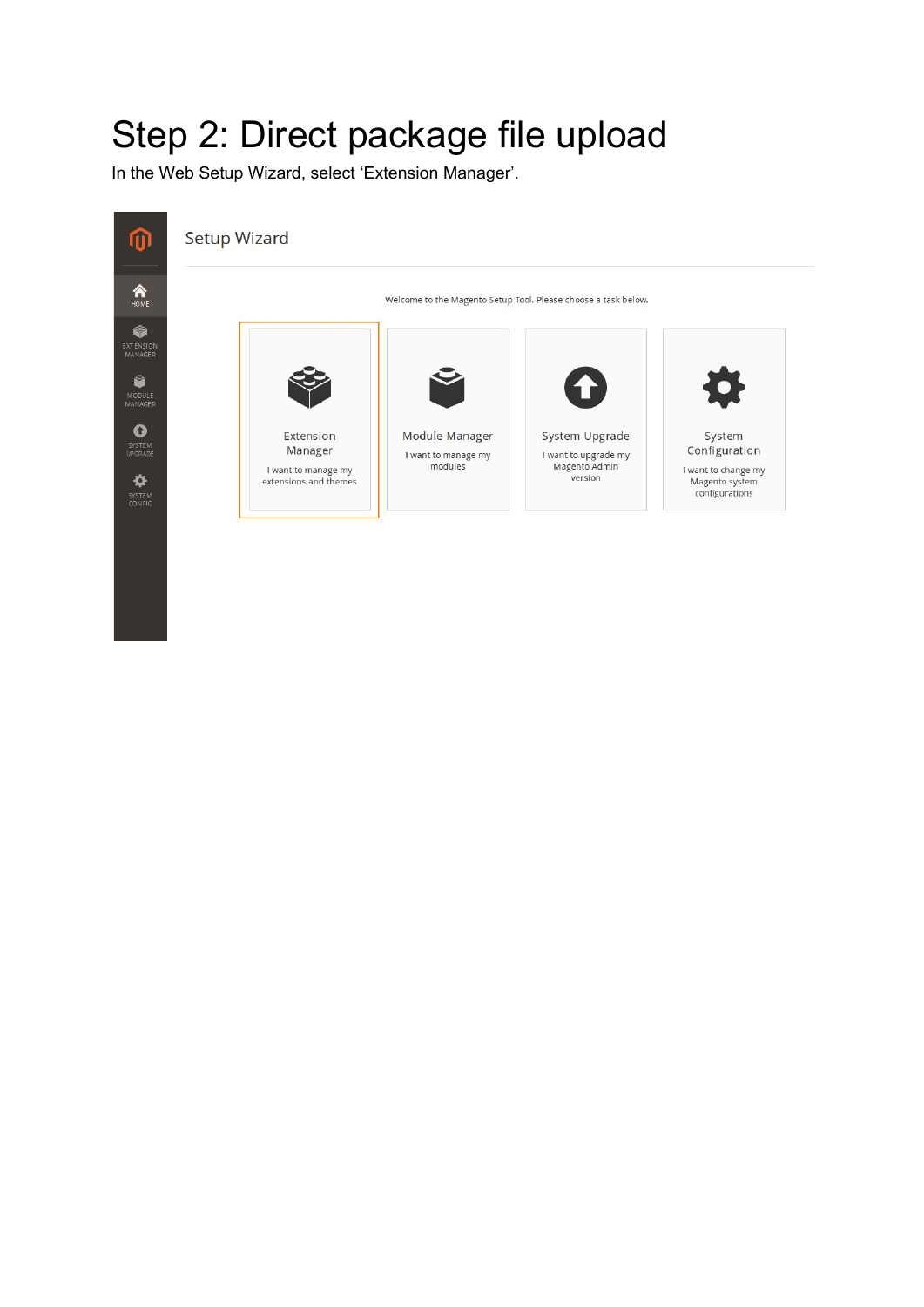# Step 3: Mailify marketing

Select 'Mailify' in the marketing menu.

|                                 | <b>Marketing</b>       |                       | $\times$ |                  |
|---------------------------------|------------------------|-----------------------|----------|------------------|
| <b>PA</b><br><b>DASHBOARD</b>   | Promotions             | SEO & Search          |          |                  |
| \$<br>SALES                     | Catalog Price Rule     | <b>URL Rewrites</b>   |          |                  |
| Ŷ                               | Cart Price Rules       | Search Terms          |          |                  |
| CATALO G                        |                        | Search Synonyms       |          |                  |
| <b>CUSTOMERS</b>                | Communications         | Site Map              |          | our dynamic prod |
| ⊔—<br><b>MARKETING</b>          | <b>Email Templates</b> |                       |          |                  |
| $\Box$                          | Newsletter Template    | <b>User Content</b>   |          | Chart            |
| <b>CONTENT</b>                  | Newsletter Queue       | Reviews               |          | <b>Reven</b>     |
| ıl.<br><b>REPORTS</b>           | Newsletter Subscribers | Wishlist Notification |          | 0,00             |
| <b>WIN</b><br><b>STORES</b>     | Mailify                |                       |          |                  |
|                                 |                        |                       |          | Bestse           |
| <b>SYSTEM</b>                   |                        |                       |          | otal<br>We cou   |
| <b>FIND</b>                     |                        |                       |          | 00€              |
| PARTNERS &<br><b>EXTENSIONS</b> |                        |                       |          | 00€              |
|                                 |                        |                       |          | 00€              |
|                                 |                        |                       |          | $00 \in$         |
|                                 |                        |                       |          | 00€              |
|                                 |                        |                       |          |                  |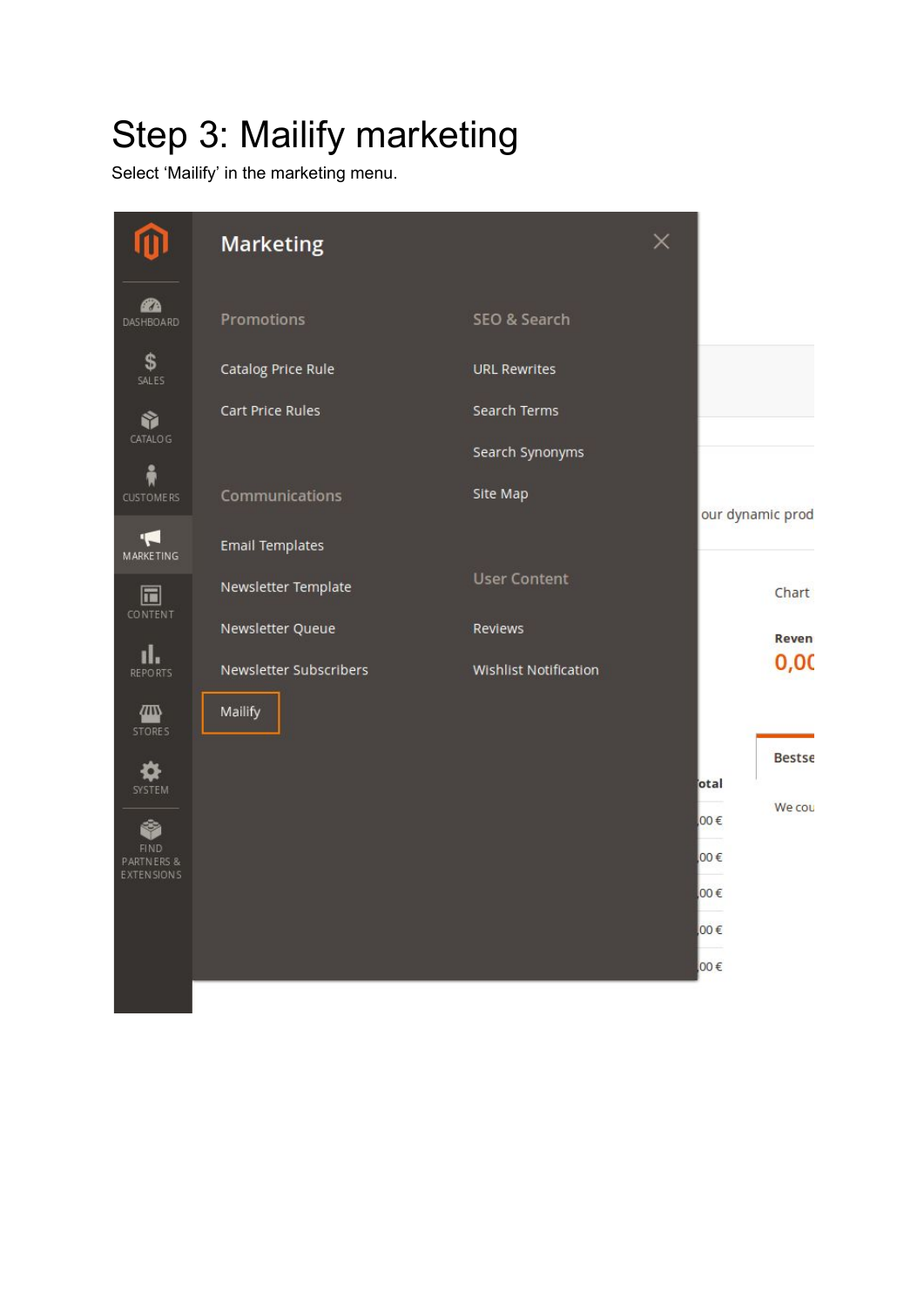### Step 4: Generate key

After you have downloaded and installed Mailify you can enable the Magento extension by filling in the URL and the generated API-key.

| $\overline{2}$                                                                                 | $\overline{\mathbf{3}}$               |
|------------------------------------------------------------------------------------------------|---------------------------------------|
| 1/ Download and install Mailfy<br>2/ Create your free account                                  |                                       |
| 3/ Enable the Magento extension in our extensions menu, and then fill in the following fields: |                                       |
| Url<br>http://magento2.pixelninja.fr/index.php/                                                |                                       |
| Key                                                                                            |                                       |
| Inemprenetration/Npovose296pp3r5c358814q173q67483F9qSeexd23e12Uk3WollentsY9Xt34jilmqM          |                                       |
|                                                                                                | Generate a new key                    |
|                                                                                                |                                       |
| <b>Previous</b>                                                                                | Read more, in the help section online |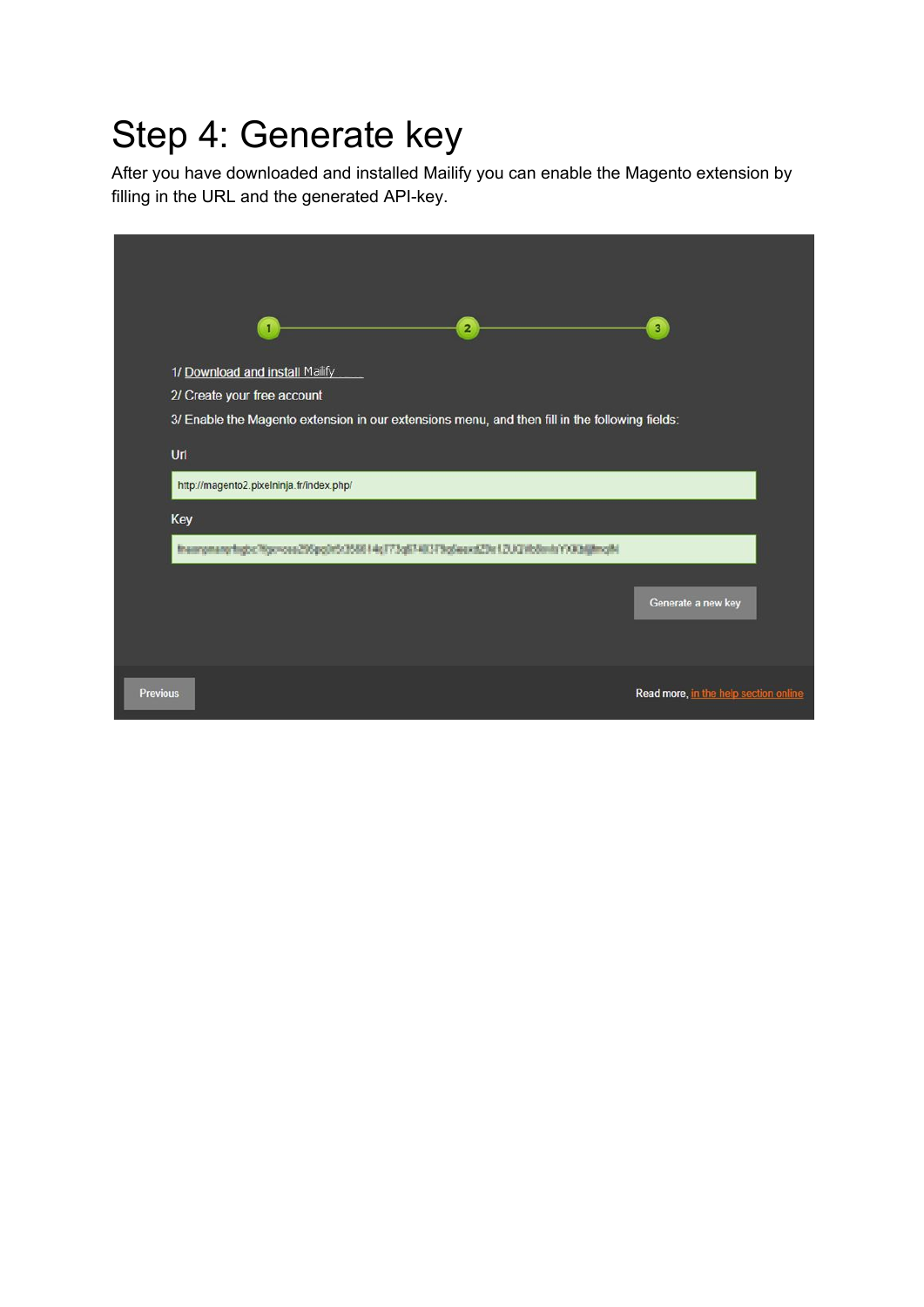# Step 5: Mailify app connector settings

Go into the setting of your Mailify app and select 'Connector' from the menu. Make sure the toggle button for the Magento Connector is activated.

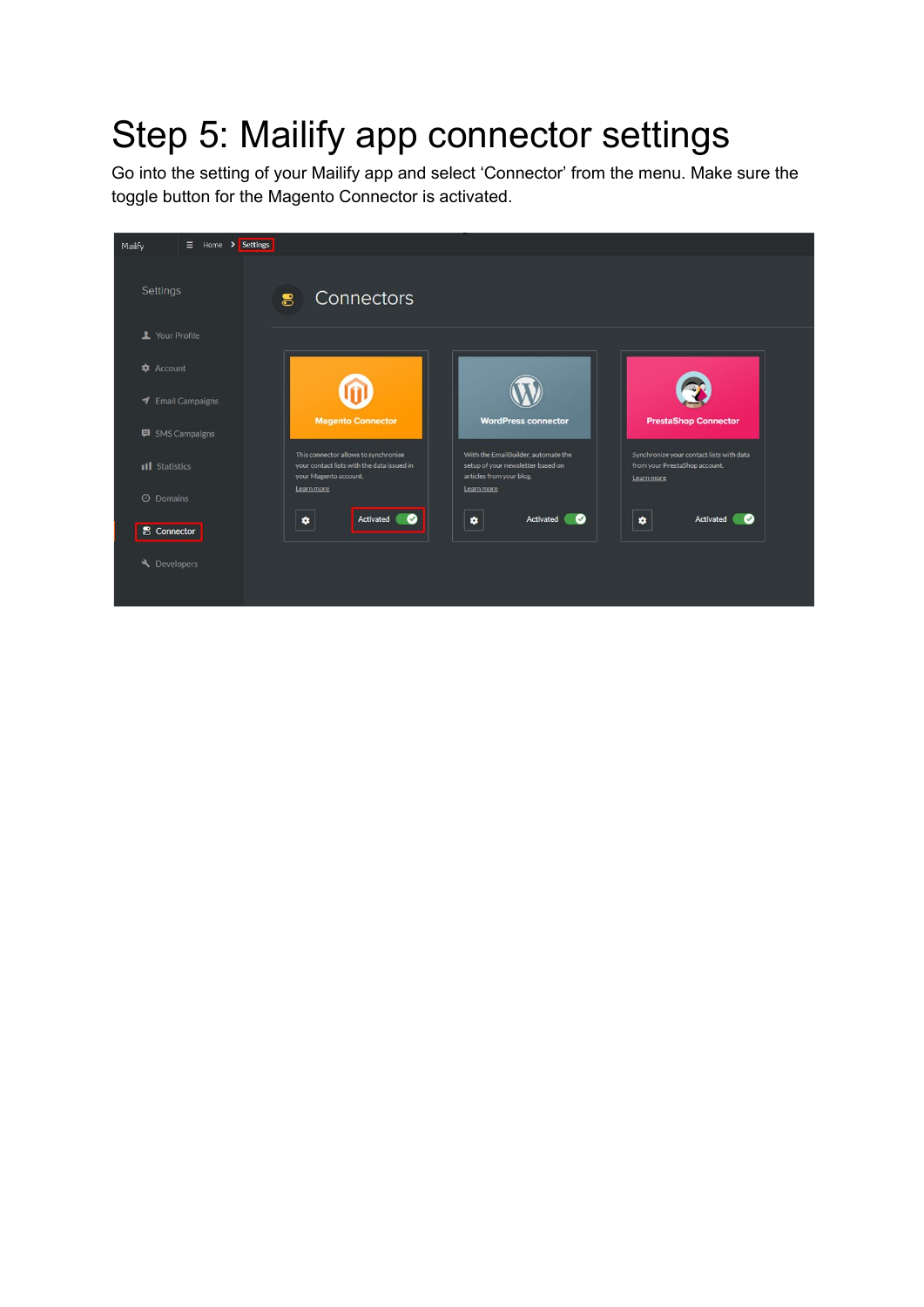### Step 6: Add shop

Add the name of your store, the URL and the activation key, and confirm.